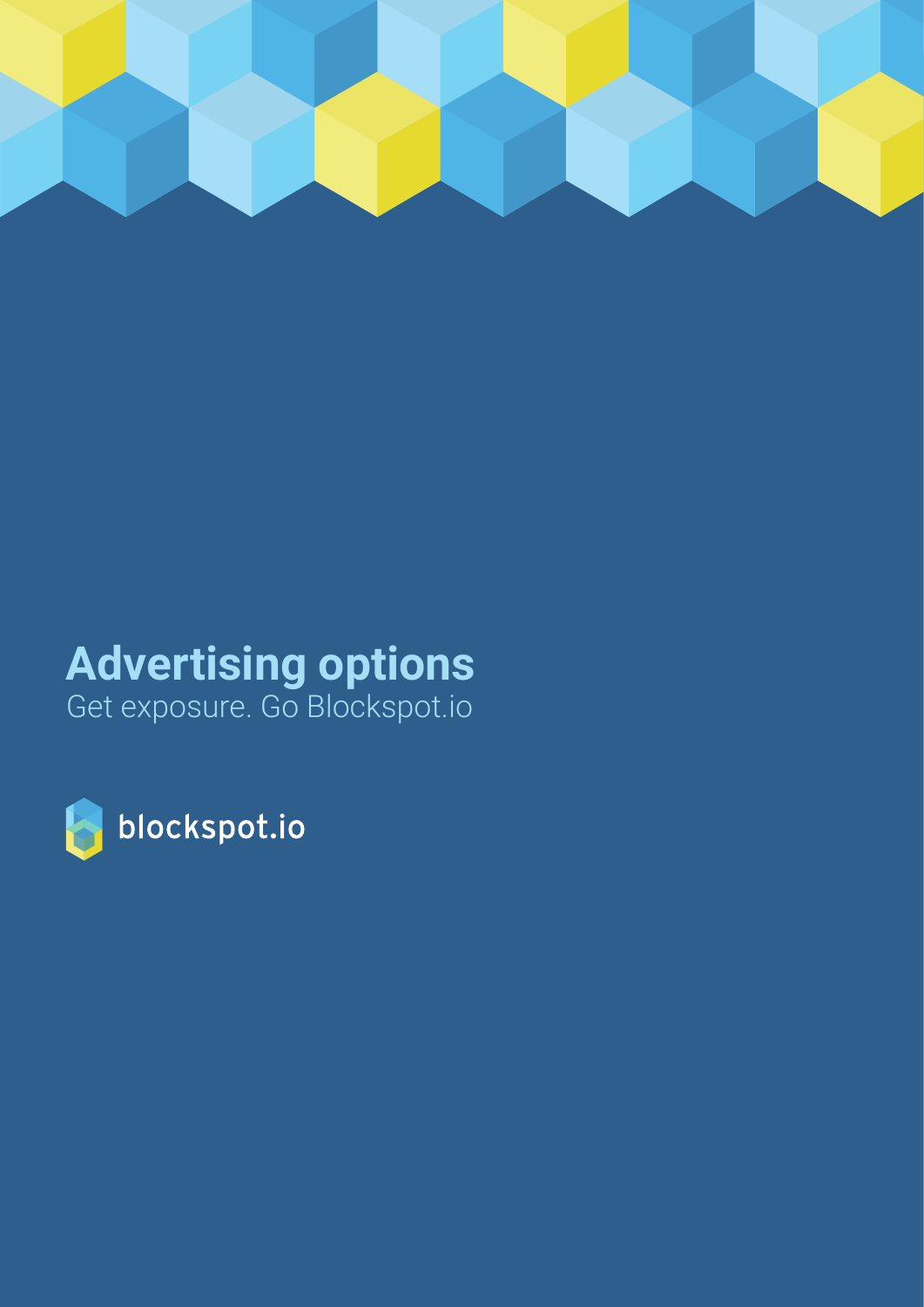

## What is Blockspot.io

Blockspot.io, founded in 2018, is an informative data aggregation platform for topics related to blockchain technology.

Blockspot.io delivers unique and useful content to new and experienced blockchain and cryptocurrency enthusiasts. We track coins, wallets, exchanges, github commits, social channels, websites and whitepapers to keep investors informed.

Blockspot.io strives to be as accurate and complete as possible. All data collected is verified using multiple validation methods including manual verification by the respective teams. Manually verified projects receive a verified badge.

#### Global crypto database

- $\circ$  22,000+ coins
- $\circ$  150+ wallets
- 1500+ exchanges
- 70,000+ GitHub repositories



Who does Blockspot.io reach?

- Global audience (185 countries)
- $\circlearrowright$  Blockchain enthusiasts
- Crypto Investors
- $\circlearrowright$  Researchers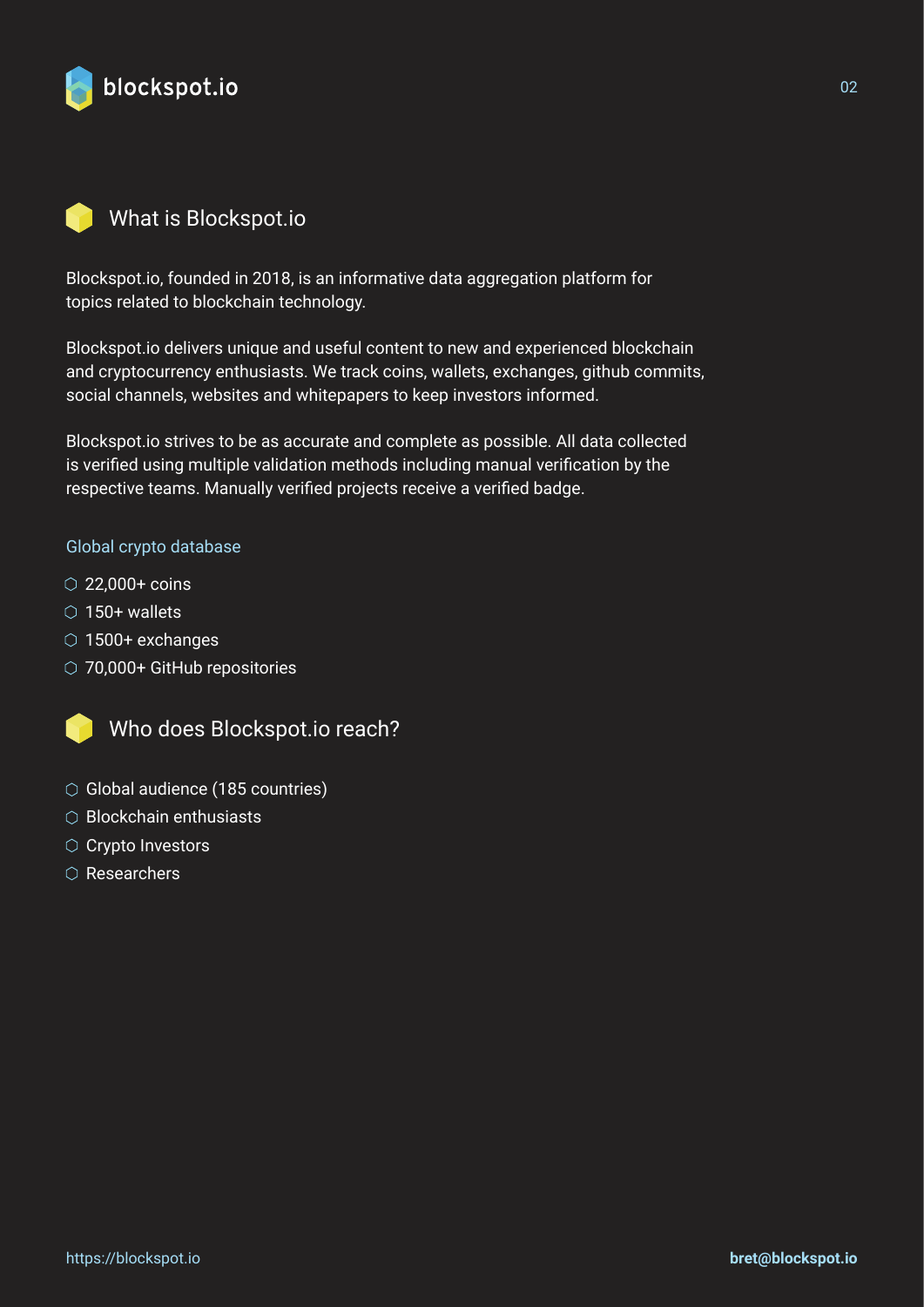

## Why should you advertise on Blockspot.io?

Advertising on Blockspot.io helps your company reach their target audience and stay close to the enduser. Our exposure package is the perfect branding opportunity to showcase your business to the crypto world.



Advertising options on Blockspot.io

- O Press Release / Guest post \$250,-
- $\circlearrowright$  Native Content (no sponsored or guest post tag) \$350,-
- ◯ Company Listing From \$25,-/mo
- $\circlearrowright$  Rotating banner advertisment \$5,- CPM
- ◯ Social Share From \$100,-/mo
- Full Exposure Package \$1000,-/mo

What is included in our exposure package? (\$1000,-/mo)

- $\circ$  Guest Post / Press Release publish 1 article per month (conditions apply).
- $\circ$  Non-Rotating Banner advertisements on 70,000+ pages.
- $\circlearrowright$  Top-menu feature (highlight in dropdown).
- $\circ$  Featured listing on the applicable overview page (coin, exchange, wallet or company).
- $\circ$  Social Share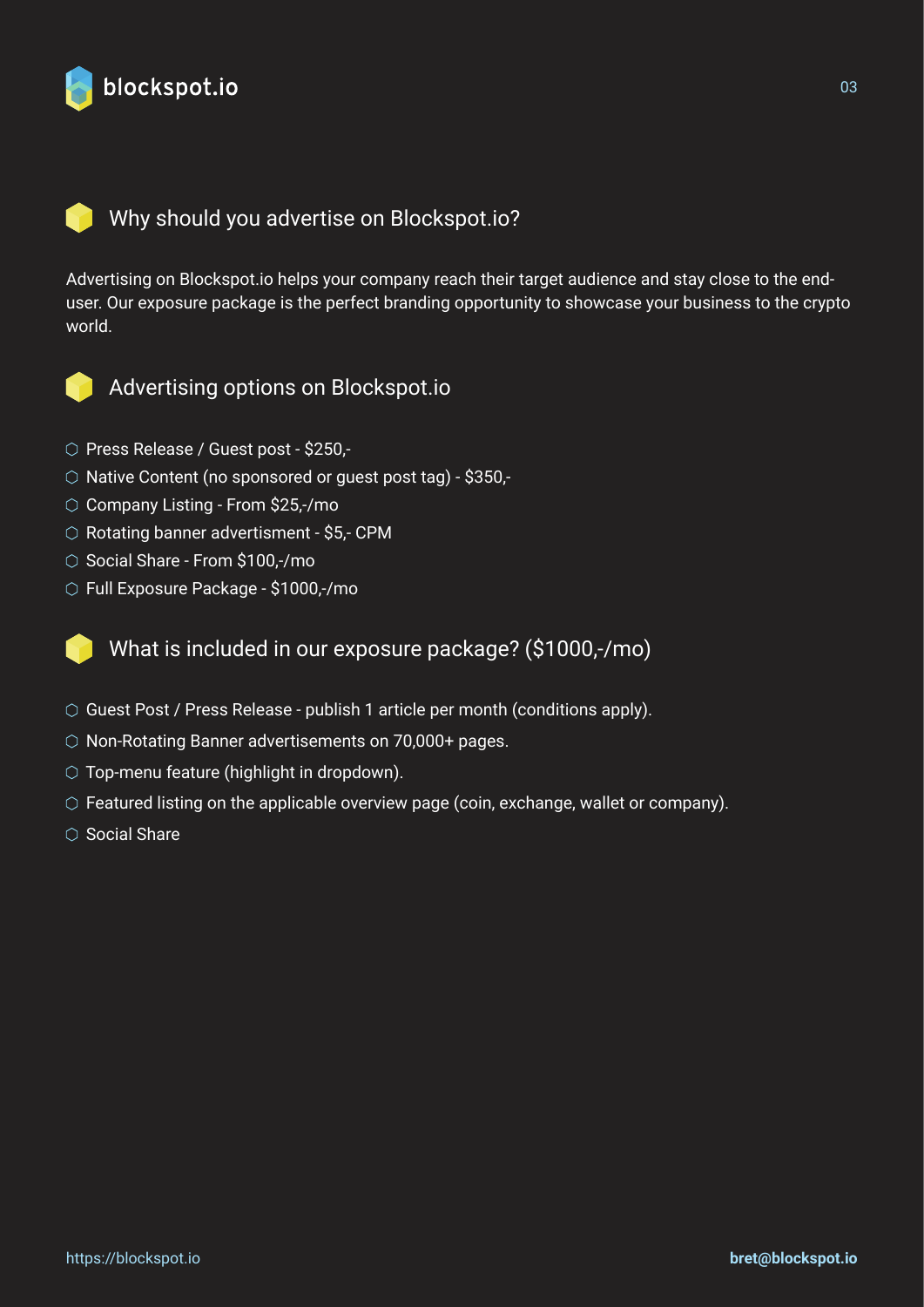

# Blockspot.io banner details:

#### **Top banner (728x90) on 70,000+ pages**

| $\leftarrow$<br>blockspot.io<br>$\rightarrow$<br>$\mathbf{C}$ |                                                                                                                |                                                                           |                                                                     |                                                                                                                                    | $\blacksquare$<br>☆<br>$\mathbf{B}$ |
|---------------------------------------------------------------|----------------------------------------------------------------------------------------------------------------|---------------------------------------------------------------------------|---------------------------------------------------------------------|------------------------------------------------------------------------------------------------------------------------------------|-------------------------------------|
|                                                               | blockspot.io                                                                                                   | Explore Data -                                                            | $Blog$ $\tau$<br>Contact $\sim$                                     | $\vee$ Q<br>Search here.                                                                                                           |                                     |
|                                                               |                                                                                                                |                                                                           |                                                                     |                                                                                                                                    |                                     |
|                                                               | Home - Coins - Bitcoin (BTC)                                                                                   |                                                                           |                                                                     |                                                                                                                                    |                                     |
|                                                               | <b>'eroro'</b>                                                                                                 |                                                                           | 5000                                                                | 75% of retail investor accounts<br>lose money when trading CFDs<br>with this provider, You should                                  |                                     |
|                                                               |                                                                                                                | A one-stop shop<br>for all your trading needs                             | Trade It All<br>۰,                                                  | consider whether you can afford<br>to take the high risk of looking<br>your money.                                                 |                                     |
|                                                               | <b>Bitcoin (BTC)</b>                                                                                           |                                                                           |                                                                     |                                                                                                                                    |                                     |
|                                                               | Coin                                                                                                           |                                                                           |                                                                     | BUY/SELL                                                                                                                           |                                     |
|                                                               | Information:<br><b>Ed Worldwide (Decentralized)</b><br><b>III</b> Blockchain: Bitcoin<br><b>Ist Ticker BTC</b> | Supply:<br>C Circ.": 17 309 400<br>Total: 17 309 400<br>D Max: 21 000 000 | Website:<br><b>Bitcoln.org</b><br>$\vee$ Online<br>& HTTP Code: 200 | <b>Social Media:</b><br><b>El</b> Twitter<br><b>El</b> Facebook<br><b>D</b> Youtube                                                |                                     |
|                                                               | T Type: Cryptocurrency<br>#24 Proof type: Proof-of-Work (PoW)<br>Algorithm: SHA256                             | Explorers:<br>Q Blockchain.info<br>Q Blockcypher.com                      | Links:<br>Announcement<br>O Gittub                                  | <b>El Reddit</b><br><b>C</b> Forum                                                                                                 |                                     |
|                                                               |                                                                                                                | Q Blockchair.com                                                          | <b>B</b> Whitepaper<br>C Github Statistics                          |                                                                                                                                    |                                     |
|                                                               | <b>Price Chart</b>                                                                                             |                                                                           |                                                                     |                                                                                                                                    |                                     |
|                                                               |                                                                                                                |                                                                           |                                                                     |                                                                                                                                    |                                     |
|                                                               | Zoom:<br>35<br>74                                                                                              | 1q.<br>ty YTD Max                                                         |                                                                     |                                                                                                                                    |                                     |
|                                                               | $\mathscr A$                                                                                                   |                                                                           |                                                                     |                                                                                                                                    |                                     |
|                                                               | 耍                                                                                                              |                                                                           |                                                                     |                                                                                                                                    |                                     |
|                                                               | 1                                                                                                              |                                                                           |                                                                     |                                                                                                                                    |                                     |
|                                                               | $\Lambda$                                                                                                      |                                                                           |                                                                     |                                                                                                                                    |                                     |
|                                                               | 田<br>0.556                                                                                                     |                                                                           |                                                                     | 4.8k<br>20. Mar 22. Mar 24. Mar 26. Mar 28. Mar 30. Mar 1. Apr 1. Apr 5. Apr 7. Apr 9. Apr 11. Apr 15. Apr 15. Apr 19. Apr 19. Apr |                                     |



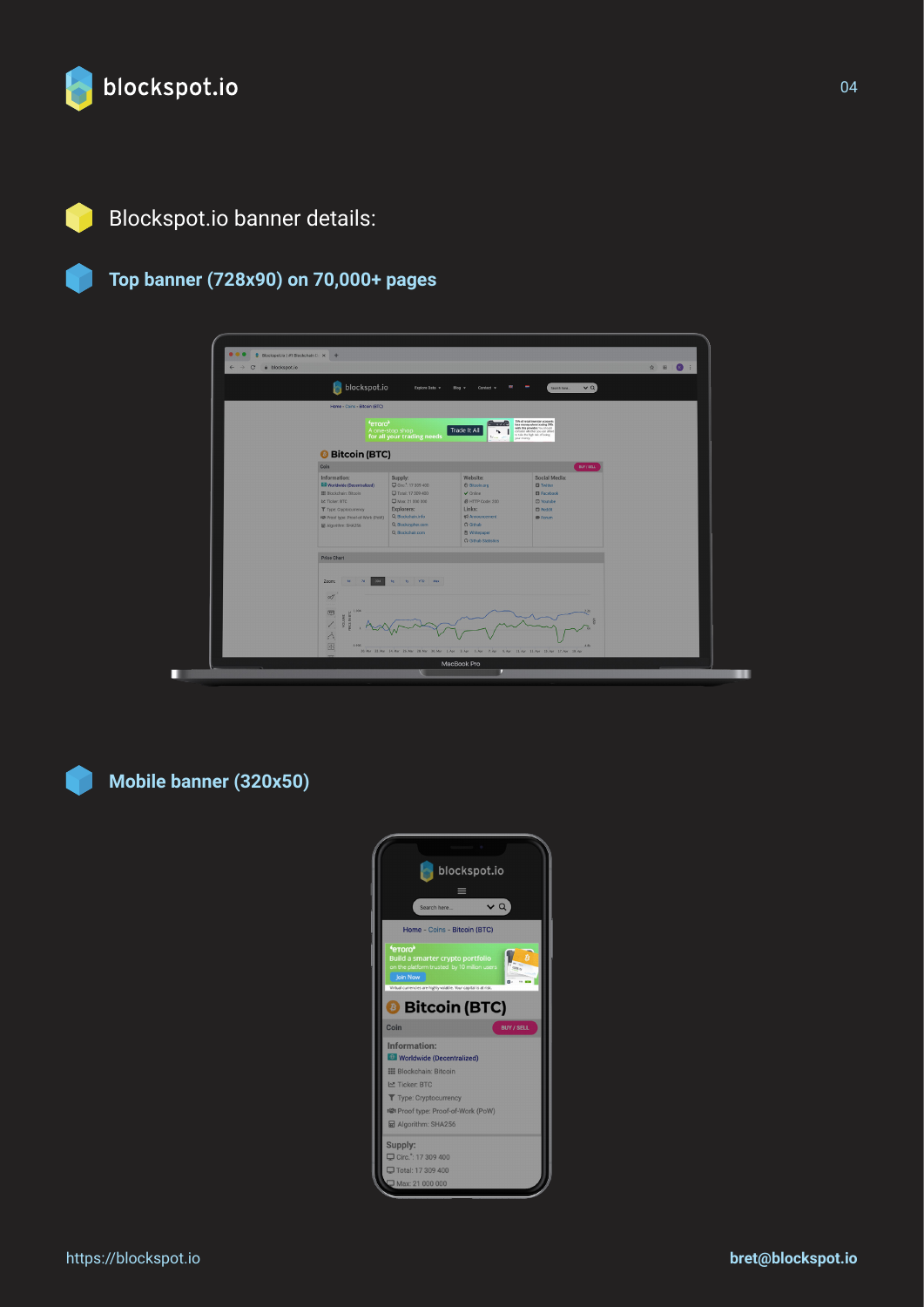

### **Native content / Guestpost (permanent advertorial)**



**Top-menu highlight & featured listing on the applicable overview page**